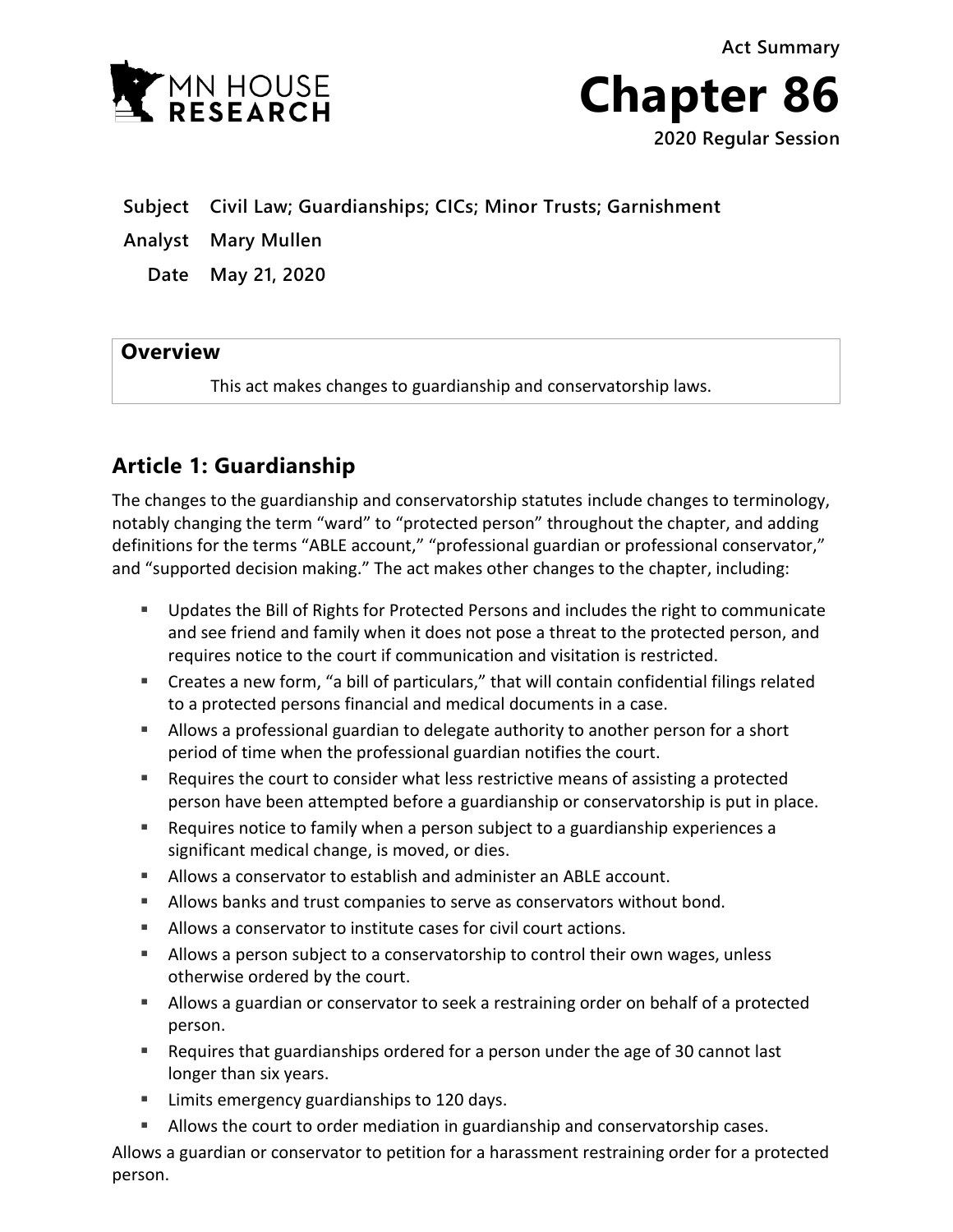# **Article 2: Minor Trusts**

Updates and modifies provisions of the Uniform Transfers to Minors Act.

### **Section Description – Article 2: Minor Trusts**

#### $\mathbf{1}$ **Care of custodial property.**

This section changes the standard of care from the "prudent person" standard to a prudent investor standard consistent with how trusts are managed. This applies to custodians who are managing assets under the Minnesota Uniform Transfers to Minors Act (MUTMA).

#### $\overline{2}$ **Powers of custodians.**

Allows a custodian under the MUTMA to transfer the property to a trust.

#### 3 **Transfers upon termination of custodianship.**

Provides that all other custodial property transfers occur when the minor is 21 years of age, consistent with property transfers by gift, will, or trust. This section also provides that if the transfer does not occur with 90 days of the terminating event the minor can petition for the transfer.

#### $\overline{4}$ **Effect on existing custodianship.**

Removes obsolete sections and provides that transfers before the effective date of the act occur under the existing law. This section is effective the day following final enactment.

## **Article 3: Common Interest Ownership**

Provides new procedures and requirements for amendments to governing documents for common interest communities.

### **Section Description – Article 3: Common Interest Ownership**

#### $\mathbf{1}$ **Applicability.**

Makes technical and conforming changes.

#### $\overline{2}$ **Amendment of declaration.**

Provides that unit owners are deemed to have voted in the affirmative for approval of amendments to declarations, bylaws, and articles of incorporation if the association sends a notice to the unit owner and they do not object to the amendment. This section also provides for a court process to allow the association to